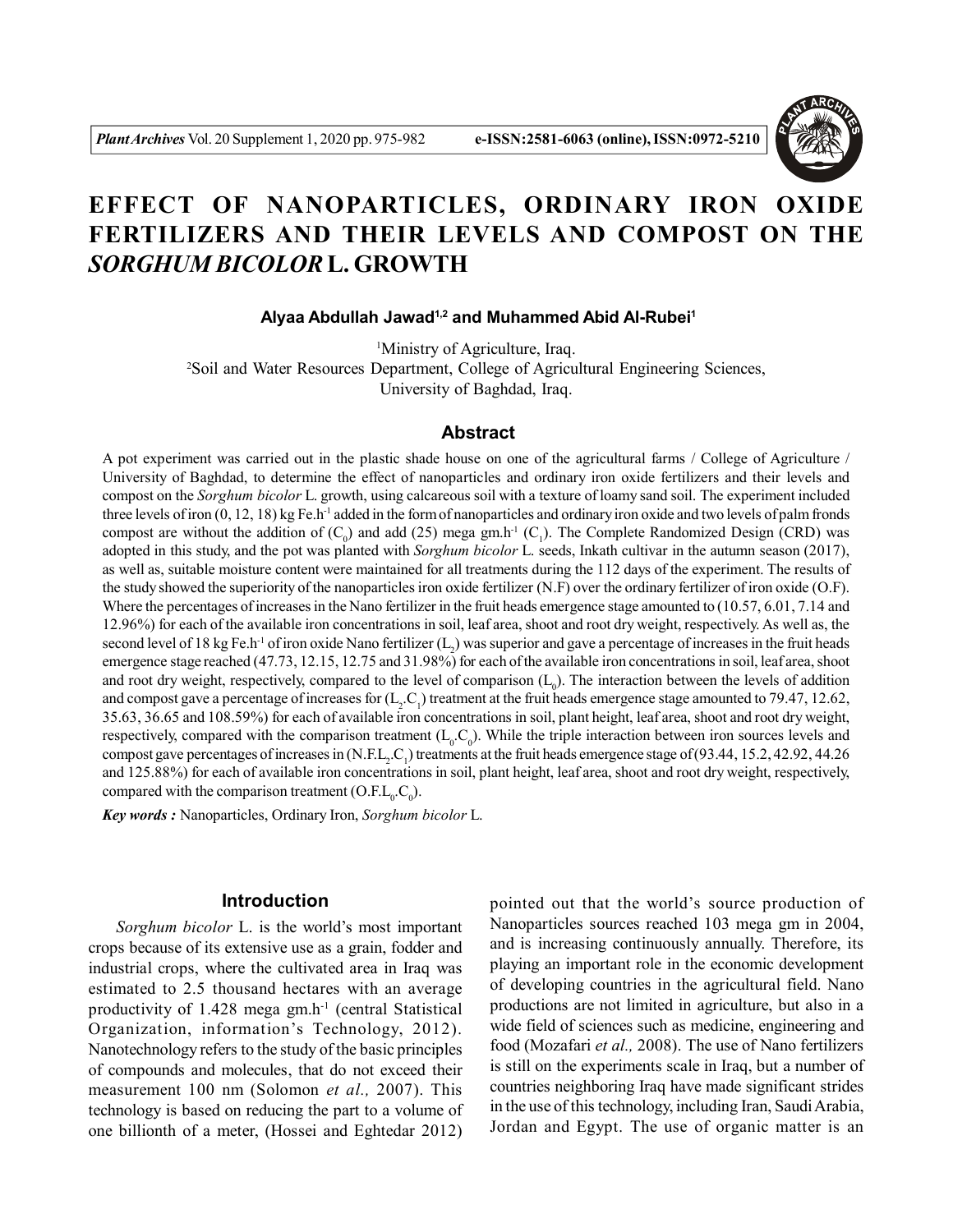agricultural practices that can reduce the excessive use of mineral fertilizers that its production costs, through the use of organic waste from different sources (human, animal, plant) where the organic fertilization is the cornerstone that must be laid to increase soil fertility and reduce environmental pollution resulting from wasteful use of chemical fertilizers. As well as, its positive impact on many soil properties, especially chemical, physical and biological, which reflects on the activities of the ecosystem significantly, and the organic soil material is a reservoir of Bioenergy and a source of macronutrients and stimulate the activity of the number of enzymes and microorganisms (Baldock and Nelson, 2000 Al- Kilabi, 2018). Moreover, the results of (Al-Mustafa *et al.,* 2001) showed a significant increase in the dry matter content of iron for the *Sorghum bicolor* L. when adding FeEDDHA fertilizer at the level of 10 and 20 mg Fe kg-1soil, the dry matter yield increased by 34% and 60% from both levels respectively, compared to non-fertilized treatment. Furthermore, (Ali and Sharqi 2010) found a significant increase in *Sorghum bicolor* L. leaves content of iron, when leaf fertilization with zinc and iron, with the continued

| Table 1: Some physical and chemical properties of soil study. |  |  |  |  |  |
|---------------------------------------------------------------|--|--|--|--|--|
|---------------------------------------------------------------|--|--|--|--|--|

spraying of iron, where the level of 2 gm.L-1 of (feso4.7H<sub>2</sub>O) gave the highest rate of iron concentration in leaves at 82.88 mg.kg-1 dry matter. Finally, (Pariona *et al.,* 2016) pointed out that the use of iron granular nanoparticles by spraying on the *Sorghum bicolor* L. leaves with five concentrations  $(0, 1, 2, 4 \text{ and } 6)$  gm.L<sup>-1</sup>. Which Resulted in a significant increase directly proportioned with increasing concentration in leaf height and length, chlorophyll, root and shoot dry weight, and the weight of 1000 seeds compared to comparison treatment.

## **Materials and Methods**

A pot experiment was carried out in the plastic shade house on one of the agricultural farms, College of Agriculture, University of Baghdad, to determine the effect of nanoparticle iron oxide fertilizer and compost on the readiness of iron and phosphorus in the soil, the iron preparation efficiency for plant and the *Sorghum bicolor* L. growth. Surface soil samples were collected at a depth of (0-30) cm from the same location that mentioned above and mixed to form a composite sample, then air dried and passed through a sieve of 4mm diameter.

| <b>Properties</b>                            | <b>Value</b>                | Unit                     |                                     |
|----------------------------------------------|-----------------------------|--------------------------|-------------------------------------|
| $(1:1)$ Electrical Conductivity (EC)         | 2.70                        | $Ds.m^{-1}$              |                                     |
| $(1:1)$ PH value                             |                             | 7.10                     |                                     |
| Cation Exchange Capacity (CEC)               |                             | 26.1                     | Cent. Charge. Kg <sup>-1</sup> soil |
| Organic matter (OM)                          |                             | 11.90                    | mg.kg <sup>-1</sup> soil            |
| Carbonate minerals                           |                             |                          |                                     |
| Gypsum                                       |                             | 2.30                     |                                     |
| Dissolved cation ions                        | $\overline{\text{Ca}^{2+}}$ | 8.06                     | $m$ mol. $L$ <sup>1</sup>           |
|                                              | $Mg^{2+}$                   | 2.282                    |                                     |
|                                              | $\mathrm{Na}^+$             | 3.39                     |                                     |
|                                              | $\rm K^+$                   | 0.621                    |                                     |
| Dissolved negative ions                      | HCO <sub>3</sub>            | 3.10                     |                                     |
|                                              | $\overline{SO_4^2}$         | 2.63                     |                                     |
|                                              | Cl <sup>2</sup>             | 4.964                    |                                     |
| CO <sub>3</sub> <sup>2</sup>                 |                             | Nil                      |                                     |
| Available elements<br>$NH_4^+ + NO_3^-$      |                             | 50.14                    | mg.kg <sup>-1</sup> soil            |
| Phosphorus<br>Potassium<br>iron<br>Manganese |                             | 10.2                     |                                     |
|                                              |                             | 150.4                    |                                     |
|                                              |                             | 5.12                     |                                     |
|                                              |                             | 8.43                     |                                     |
| Soil separators<br>sand                      |                             | 550.53                   | gm.kg <sup>-1</sup> soil            |
|                                              | Silt                        | 425.42                   |                                     |
|                                              | Clay                        | 24.08                    |                                     |
| Texture                                      |                             | loamy sand               |                                     |
| Available water                              | 18.2                        | $\overline{\frac{0}{0}}$ |                                     |
| Bulk density                                 | 1.38                        | Mg.m <sup>3</sup>        |                                     |

In order to determine some chemical and physical soil properties and to conduct laboratory analysis, the soil was passed through a sieve with a diameter of (2mm), and some chemical and physical properties were estimated as shown in Table 1. A 15 soil particles that passed through the sieve (4) mm was weighed for each pot, where plastic pot of 20 kg capacity was used, and the pots were planted with *Sorghum bicolor* L. seeds (Inkath cultivar) for the autumn season 2018 by 7 seeds per one pot and was reduced to one plant after a week of germination. The experiment continued until the beginning of the fruit heads emergence stage and the corn Sesamia cretica Led. was controlled by Diazion pesticide when the plants had four leaves, and two weeks after the first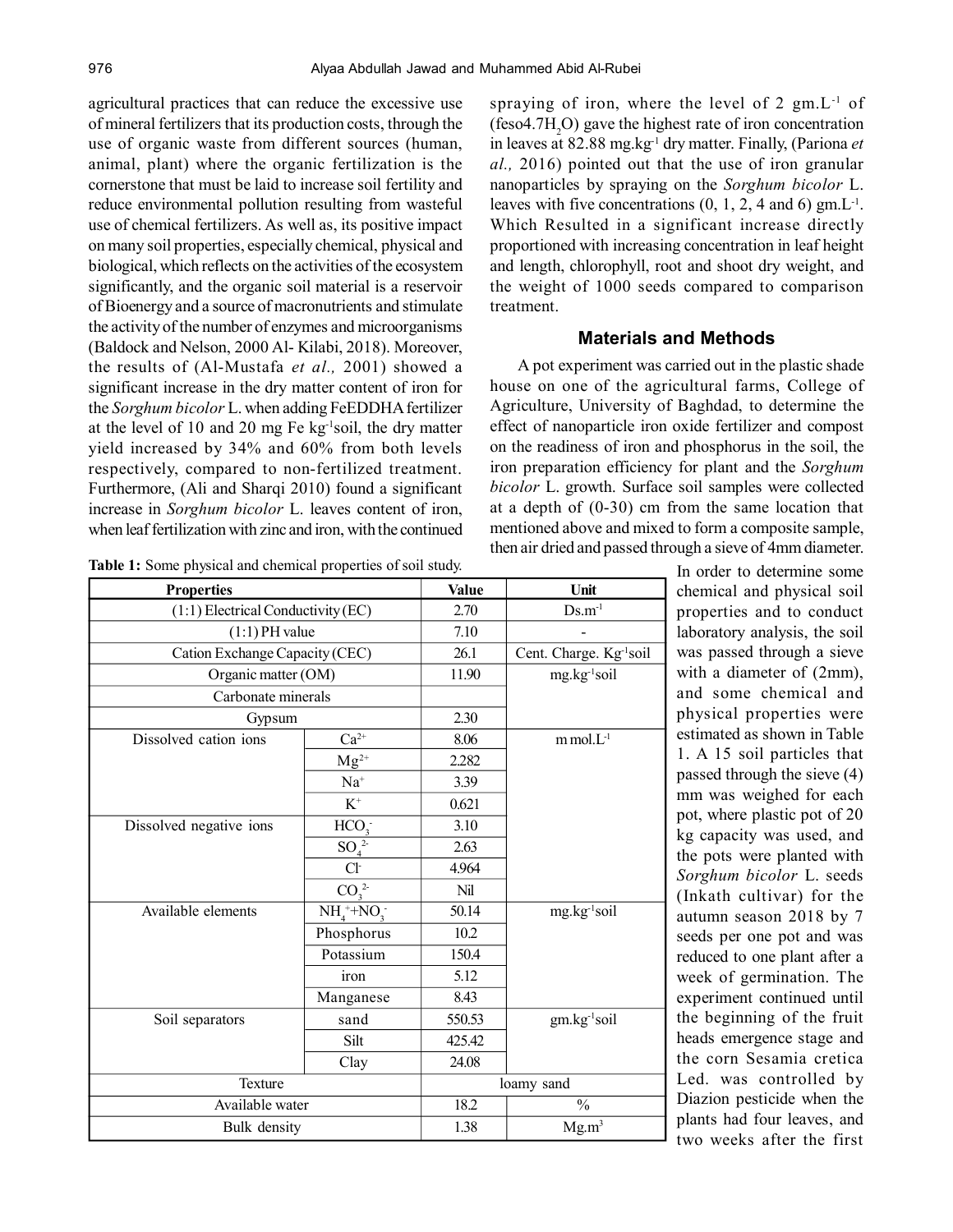addition, while the weed control was done manually. Pots were irrigated immediately after planting and the moisture was maintained whenever needed. Furthermore, the experiment was carried out according to Complete Randomized Design CRD, which included 36 treatments  $(2 \times 3 \times 2 \times 3)$  with three replicates R1, R2, and R3, including the comparison treatment that represents the soil treatment only, as well as, the treatments were randomly distributed until the total units became 36 experimental units.

Nitrogen, phosphorus and potassium fertilizers were added at a constant level for all treatments, where the Nitrogen was added in the form of urea (N, 46%) by a level of 240 kgN.ha<sup>-1</sup> in two batches, the first at planting stage and the second after 30 days of germination. Potassium fertilizer was added in the form of potassium sulfate  $(K, 42\%)$  at the level of 120 kg.ha<sup>-1</sup> and was added in two equal batches, the half before planting and mixed with soil and the other half after 30 days of germination. The phosphate fertilizer was added in the form of triple super phosphate (P 21%) at the level of 80  $kg$  ha<sup>-1</sup> in two batches, the first when planting and the second after 30 days of germination. The levels of added iron in the form of ordinary ferric fertilizer  $Fe<sub>2</sub>O<sub>3</sub>$  (0, 12 and 18) kg Fe.ha<sup>-1</sup> (Ali 2012), while the levels of nanoparticles ferric fertilizer  $Fe<sub>2</sub>O<sub>3</sub>$  (0, 12 and 18) kg Fe.ha<sup>-1</sup>, and the levels of palm fronds compost  $(0,25)$ Mg.ha-1 were added at once batch and mixed with soil. The plant leaf area was calculated using the method followed by (Liang *et al.,*1973) according to the following equation: LA=  $L \times W \times 0.75$ , where: LA leaf area (cm 2 ), L leaf length (cm) and W maximum leaf width (cm) and 0.75 was constant. The average plant height for each treatment was calculated from the soil contact area to the fruit heads (Sahoki, 1990). The shoot dry weight was calculated after separating shoot from the root of the plant in each treatment and washing it with water, then with distilled water and air dried, then cut-off and placed in paper bags and then in an electric oven at  $(65)$  °C for 48 hours. Furthermore, the dry matter yield per one plant was also calculated. Finally, the root dry weight was also calculated after isolating root from the soil for each treatment and washed with water, then with distilled water and air dried, and then placed in paper bags and then in an electric oven at 65 $\degree$  C for 48 hours. The dry matter yield per one root was calculated, and the iron was estimated for both of dry shoot and root, as the iron was estimated using Atomic Absorption) device as explained by (Haynes 1980).

# **Results and discussion**

## **Growth indicators**

#### **Plant height**

Table 2 shows that the addition of N.F fertilizer resulted in an increase in plant height for the fruit heads emergence stage by 2.33% compared with O.F treatment. The plant height increased significantly by increasing the levels of iron addition  $(L_1$  and  $L_2$ ), while there were no significant differences between the levels of addition. The increases of fruit heads emergence stage reached 3.25 and 4.65%, respectively, compared to the comparison treatment  $(L_0)$ , and the organic fertilization (compost)  $(C_1)$  was significantly affected in increasing the plant height by an increasing of 7.64% compared with comparison treatment  $(C_0)$ . All bilateral interactions were significantly affected on increasing plant height. Where the bilateral interaction between the iron sources and compost gave the highest rate for  $(N.F.C<sub>1</sub>)$  treatment of 154.67cm, with an increase of 10.13% compared to the comparison treatment (O.F.C<sub>0</sub>), which reached 140.44 cm. Moreover, the interaction between the iron levels and compost achieved the highest rate reached 156.17 cm and with an increase of 12.62% compared to the comparison treatment, which gave an average of 138.67 cm.

The triple interaction between iron sources and its levels and compost showed a significant increase in plant height. Where the treatment  $(N.F.L_2C_1)$  gave the highest rate of plant height, which reached 159.0 cm and did not differ significantly from the treatment  $(N.E.L<sub>1</sub>C<sub>1</sub>)$  with an increase amounted to 15.22% compared to the comparison treatment (O.F. $L_0$ , $C_0$ ) that gave 138.0 cm for the fruit heads emergence stage. All the bilateral interactions and the triple interaction achieved an increase in the plant height resulted from the role of the nanoparticles and ordinary iron oxide with the increases of addition levels. This was because of the effective role of iron in the process of cell division, which involved in the formation of several cytochrome and ferredoxin compounds that involved in the most important plant processes photosynthesis and respiration. This increases the plant effectiveness for the nutrient absorption in addition to the role of iron in increasing the nutrients absorption N and K, which lead to a significant role in the process of photosynthesis and then increase the height. These findings were consistent with (Khazraji, 2011; Tamimi and Alotafi, 2015), where Iron plays an intermediate and central role in the chlorophyll formation, although it does not enter into its composition. As well as, its enters in the cytochrome formation that had a great importance in the carbon representation and the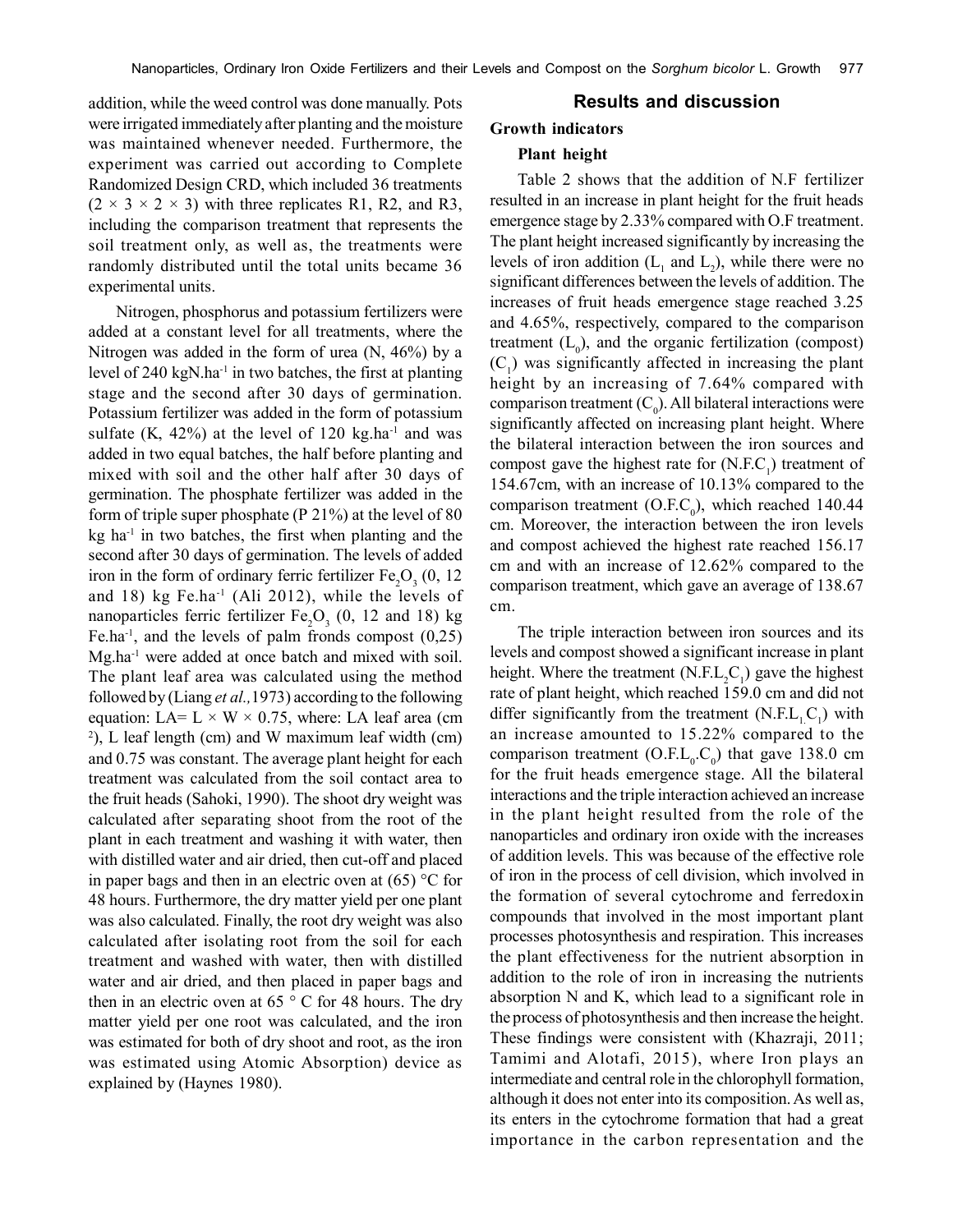**Table 2:** Effect of nanoparticles, ordinary iron oxide fertilizers, and their levels and compost on plant height for the fruit heads emergence stage (cm) of *Sorghum bicolor* L.

| <b>Compost</b>                                 | Iron                        | Iron levels kg Fe.h-1      | Average effect                    |           |                |
|------------------------------------------------|-----------------------------|----------------------------|-----------------------------------|-----------|----------------|
| $mg.h^{-1}$                                    | sources                     | $(0)$ $L_0$                | (12) L                            | $(18)$ L, | $F\n< C$       |
| $(0)C_{0}$                                     | O.F                         | 138.00                     | 141.33                            | 142.00    | 140.44         |
|                                                | N.F                         | 139.33                     | 144.33                            | 146.67    | 143.44         |
| $(25)$ C <sub>1</sub>                          | O.F                         | 148.00                     | 151.33                            | 153.33    | 150.89         |
| N.F                                            | 149.00                      | 156.00                     | 159.00                            | 154.67    |                |
| L.S.D <sub>0.05</sub>                          |                             |                            | 4.53                              |           | 2.61           |
|                                                | Compost $mg.h^{-1}$         |                            | Iron levels kg Fe.h <sup>-1</sup> |           | Average effect |
|                                                |                             | $(0)$ L <sub>0</sub>       | (12) L                            | $(18)$ L, | C              |
| (0)                                            | $C_{\scriptscriptstyle{0}}$ | 138.67                     | 142.83                            | 144.33    | 141.94         |
| $(25)C_1$                                      |                             | 148.50                     | 153.67                            | 156.17    | 152.78         |
| $\overline{L}$ .S.D <sub>0.05</sub>            |                             | 3.20                       |                                   |           | 1.85           |
|                                                | Iron sources                |                            | Iron levels kg Fe.h <sup>-1</sup> |           |                |
|                                                |                             | $L_0(0)$                   | $(12) L_1$                        | (18) L,   | F              |
|                                                | O.F                         | 143.00                     | 146.33                            | 147.67    | 145.67         |
|                                                | N.F                         | 144.17                     | 150.17                            | 152.83    | 149.06         |
| $L.S.D_{0.05}$                                 |                             | 3.20                       |                                   | 1.85      |                |
|                                                | Average effect F            | 143.58<br>148.25<br>150.25 |                                   | 147.36    |                |
| $\overline{\text{L}}.\text{S}.\text{D}_{0.05}$ |                             |                            | 2.26                              |           |                |

**Table 3:** Effect of nanoparticles, ordinary iron oxide fertilizers, and their levels and compost on leaf area (cm<sup>2</sup>) for the fruit heads emergence stage of *Sorghum bicolor* L.

| <b>Compost</b>                      | <b>Iron</b>                      | Iron levels kg Fe.h-1<br><b>Average effect</b> |                                   |                     |                |
|-------------------------------------|----------------------------------|------------------------------------------------|-----------------------------------|---------------------|----------------|
| $mg.h^{-1}$                         | sources                          | $(0)$ $L_{0}$                                  | $(12) L_1$                        | (18) L <sub>2</sub> | FxC            |
| $(0)C_{0}$                          | O.F                              | 268.4                                          | 282.3                             | 293.4               | 281.4          |
|                                     | N.F                              | 275.1                                          | 310.9                             | 317.1               | 301.0          |
| $(25)$ C <sub>1</sub>               | O.F                              | 324.7                                          | 343.9                             | 353.5               | 340.7          |
|                                     | N.F                              | 333.3                                          | 358.1                             | 383.6               | 358.3          |
|                                     | L.S.D <sub>0.05</sub>            | 35.99 kg Fe.h <sup>-1</sup>                    | 20.78                             |                     |                |
|                                     | Compost $mg.h^{-1}$              |                                                | Iron levels kg Fe.h <sup>-1</sup> |                     | Average effect |
|                                     |                                  | $(0)$ $L_{0}$                                  | $(12) L_1$                        | $(18)$ L,           | C              |
| (0)                                 | $C_{\scriptscriptstyle{\alpha}}$ | 271.7                                          | 296.6                             | 305.3               | 291.2          |
| $(25)C_1$                           |                                  | 329.0                                          | 351.0                             | 368.5               | 349.5          |
| $\overline{L}$ .S.D <sub>0.05</sub> |                                  |                                                |                                   | 25.45               | 14.69          |
| Iron sources                        |                                  | Iron levels $kg Fe.h^{-1}$                     |                                   |                     | Average effect |
|                                     |                                  | $L_0(0)$                                       | $(12) L_1$                        | (18) L,             | F              |
|                                     | O.F                              | 296.5                                          | 313.1                             | 323.4               | 311.0          |
|                                     | N.F                              | 304.2                                          | 334.5                             | 350.4               | 329.7          |
|                                     | L.S.D <sub>0.05</sub>            | 25.45                                          | 14.69                             |                     |                |
|                                     | Average effect F                 | 300.4                                          | 323.8                             | 336.9<br>320.37     |                |
| $\mathrm{L.S.D}_{0.05}$             |                                  |                                                |                                   | 18.00               |                |

respiration processes, it also plays a central role in converting the dissolved nitrogen in the leaves into a protein, which has a major role in protecting chlorophyll from extreme sunlight. In addition to that, iron induces the opening and closing process of stomata in the leaves, which increases the transpiration process and thus increases the nutrients absorbed by the roots. The addition of processed iron oxide fertilizer according to nanotechnology had the greatest percentage in increasing the plant lengths compared to the processed iron oxide according to the traditional methods. Since the Nano fertilizer may provide more surface area for the different metabolic reactions in the plant, which increases the rate of photosynthesis and promotes the demand for nutrients. As well as, the iron nanoparticles promotes seed germination and the photosynthesis in the plant, which increases the cell division in the plant and the plant height, and these results are consistent with (Parvin *et al.,* 2018 and Rambabu *et al.,* 2018) and (Montenegro *et al.,* 2013). Nano fertilizers are important tools in the agriculture sector to improve crop growth averages through increased productivity and quality improvement. (Singh *et al.,* 2017). The increase in plant lengths is also due to compost addition, which improves the physical and chemical properties of the soil. In addition, when the organic fertilizer decomposes, it results in sufficient amount of nutrients that improve plant growth and development, which are positively reflected in plant height. These results are consistent with (Choudhary and Kumar, 2013; Al- Saadoun and Al-Obeidi, 2014) findings.

## **Leaves area**

Table 3 shows a significant increase in leaf area when adding (N.F ) fertilizer for the fruit heads emergence stage by an increase of 6.01% compared to the addition of (O.F). Moreover, all the addition levels of iron were affected significantly, as the leaf area increased with the increasing of addition levels  $(L<sub>1</sub>)$ and  $L_2$ ) amounted to 7.79 and 12.15% respectively, compared to the

comparison treatment  $(L_0)$ . As well as, compost was affected significantly by increasing the leaf area amounted to 20.0% compared to the comparison treatment  $(C_0)$ . All treatments of bilateral interaction were significant for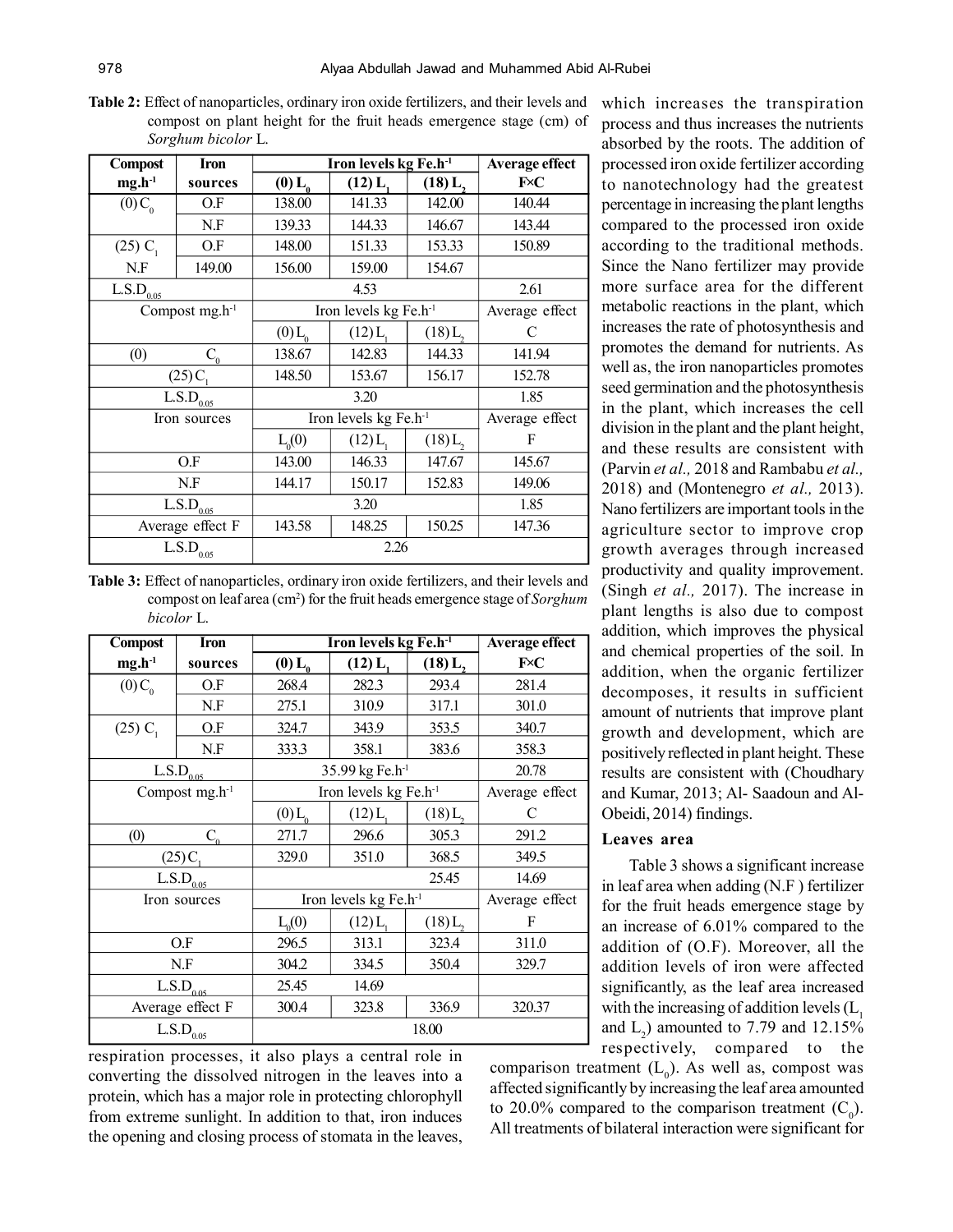the fruit heads emergence stage in increasing the leaf area, where bilateral interaction treatment between iron sources and compost gave the highest average of the leaf area for treatment  $(F.C<sub>1</sub> N)$ . Which gave at the fruit heads emergence stage the highest leaf area by 358.3 cm <sup>2</sup> , compared to the lowest value of the comparison treatment 281.4 cm<sup>2</sup> . The interaction between iron levels and compost gave the highest average leaf area of treatment ( $L_2C_1$ ) reached 368.5 cm<sup>2</sup> with an increase of 35.63% compared to the lowest average leaf area of the comparison treatment  $(L_0 C_0)$  of 271.7 cm<sup>2</sup>. While the bilateral interaction between iron levels and sources, the treatment  $(F_1, L_2, N)$  gave the highest average leaf area of 350.04 cm<sup>2</sup> with an increase of 18.18% compared to the lowest average for treatment  $(O.E.L<sub>0</sub>)$  that gave 296.5 cm<sup>2</sup> for the fruit heads emergence stage.

The triple interaction between the iron levels, sources and compost achieved the highest average in the leaf area of the triple interaction treatment (N.F.L<sub>2</sub>C<sub>1</sub>), which was 383.6 cm<sup>2</sup>, with an increase of 42.92% compared with the lowest average of treatment  $(O.F.L_0.C_0)$ amounted to 268.4 cm<sup>2</sup>. All bilateral interactions between the iron sources and levels and between the compost and iron levels, as well as the triple interaction between the iron sources and levels and compost, resulted in an increase in the leaf area. The increase was attributed to the role of nanoparticles and ordinary iron oxide with increasing the addition levels and compost and their interacted role and what these fertilizers contents of important nutrients for the plant. It gives an opportunity to accumulate these nutrients and materials manufactured by the carbon representation process, such as carbohydrates and proteins in plant tissues, which are components of dry matter in the plant and increases its concentration that leads to increase the growth indicators of the plant. As well as, the role of iron in participating in the formation of chlorophyll molecules in the plant, in addition to its role in cell division and participation in biological processes. Furthermore, it works to raise the leaves efficiency in the (photosynthesis process), then the leaf growth is increased, these results are consistent with (Tamimi *et al.,* 2015 ; Al-Tamimi *et al.,* 2014) findings. The addition of nanoparticles iron oxide fertilizer resulted in an increase in the leaf area by a larger percentage compared to the ordinary iron oxide fertilizer. That's because the Nano fertilizer has a large surface area that helps it to enter the plant cells easily, which increases the process of various metabolic reactions and production of secondary metabolites in the plant and increase the stomata efficiency. This is positively reflected in the increase of  $CO_2$  that entering to the leaves,

thus increasing in the photosynthesis process (Yasmeen *et al.,* 2018), this lead to increasing the leaf area and these results are consistent with (Mohammadi *et al.,* 2016; Elizabath; *et al.,* 2017 ; Kandil and Elanchezhian *et al.,* 2017). The increase in the leaf area was due to the addition of organic fertilizer (Compost) because of its contents on the major and minor nutrients needed by the plant as a balanced and continuous form. In addition to its role in improving many of the physical, chemical, fertility and biological soil properties, which contributes to increase the readiness of the necessary nutrients. Therefore, its increase the absorption of essential nutrients, especially phosphorus, which enters or contributes to the manufacture of nutrients and then positively reflected in the growth of the plant by increasing the leaf area of the plant cm<sup>2</sup>.

#### **Shoot dry weight (g)**

Table 4 indicates a significant effect of adding (N.F) fertilizer on the plant dry weight to increase by 7.14% compared with the addition of ordinary iron oxide fertilizer. The plant dry weight also increased significantly by increasing the addition levels of  $(L_{1, L_{2}})$  by 8.22 and 12.75%, respectively, compared to the level  $(L_0)$ . The addition of compost significantly increased the plant dry weight by 21.49% compared to the comparison treatment  $(C_0)$ . All the bilateral interactions showed a significant increase in plant dry weight, and between iron sources and compost achieved the highest dry weight value for the treatment  $(N.F.C<sub>1</sub>)$  which reached 52.99 g, with an increase of 94.60% compared with the lowest value of the treatment (O.F.C<sub>0</sub>), which amounted to 40.71 g. In addition, the interaction between iron levels and compost achieved the highest value of the treatment  $(L_2C_1)$  by 53.73 g, with an increase of 36.65% compared to the lowest average of the interaction treatment  $(L_0C_0)$  of 39.32 g. The effect of bilateral interaction between iron levels and their sources was significant by giving the highest dry weight value of the plant  $(N.F.L_2)$  by 51.42 g, with an increase of 19.39% compared to the lowest value of treatment  $(O.E.L_0)$  of 43.07 g. The triple interaction between iron sources, levels and compost showed a significant increase in the plant dry weight, where the treatment (N.F. $L_2$ .C<sub>1</sub>) achieve the highest value, which was not significantly different from the treatment  $(N.F.L<sub>1</sub>C<sub>1</sub>)$  that reached 56.19g with an increase of 44.26% compared with the treatment  $(O.F.L<sub>0</sub>.C<sub>0</sub>)$  that gave the lowest value for plant dry weight, which reached 38.95g. All the triple and bilateral interactions led to a significant increase in the shoot dry weight, where the increase was attributed to the role of iron in increasing the amount of chlorophyll in the leaves and thus increasing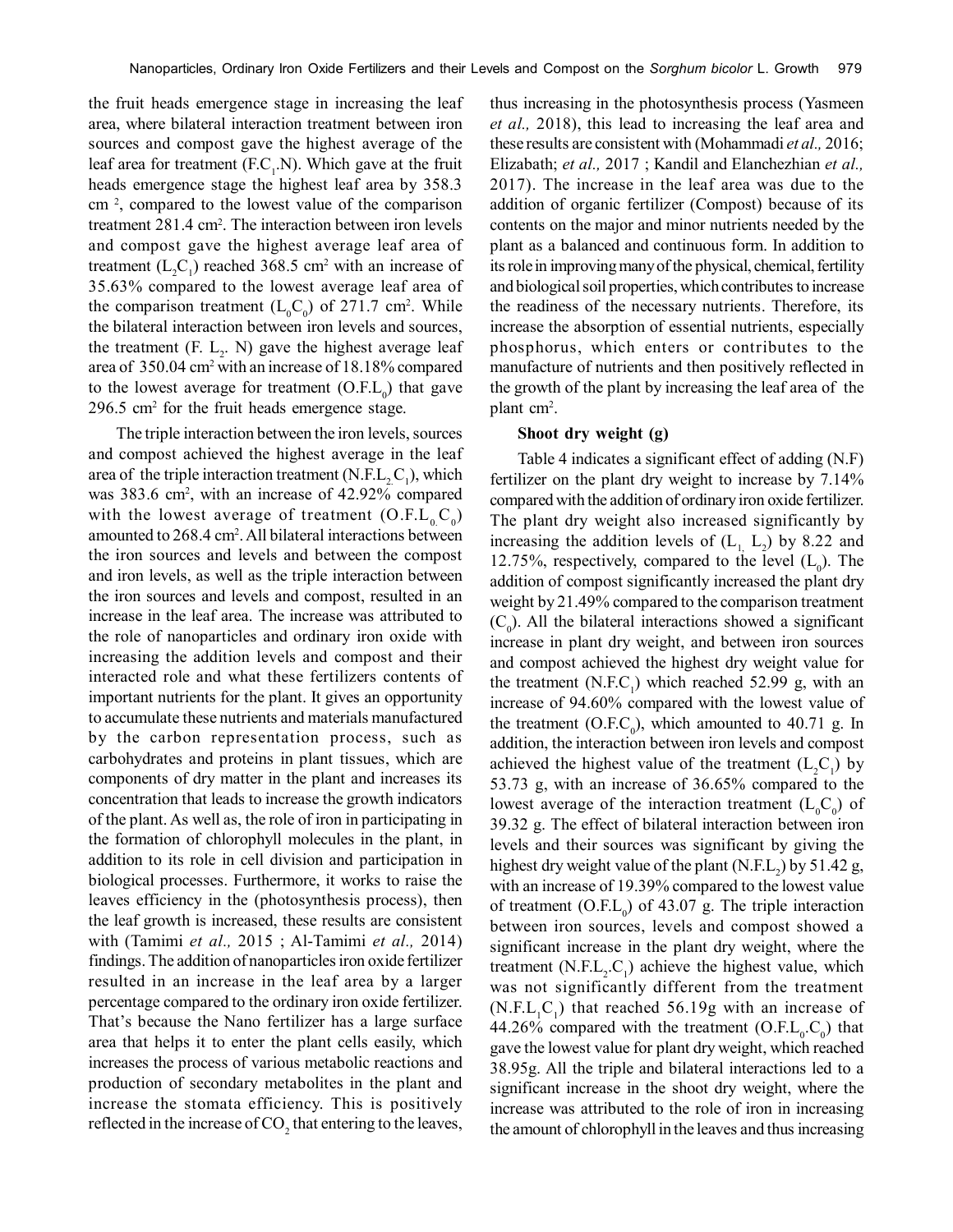| <b>Table 4:</b> Effect of nanoparticles, ordinary iron oxide fertilizers, and their levels and |  |  |
|------------------------------------------------------------------------------------------------|--|--|
| compost on shoot dry weight (gm) of Sorghum bicolor L.                                         |  |  |

| Compost                             | <b>Iron</b>         | Iron levels kg Fe.h <sup>-1</sup><br><b>Average effect</b> |            |                       |                |
|-------------------------------------|---------------------|------------------------------------------------------------|------------|-----------------------|----------------|
| $mg.h^{-1}$                         | sources             | $(0)$ $L_a$                                                | $(12) L_1$ | (18) L,               | $F\n< C$       |
| $(0)C_{0}$                          | O.F                 | 38.95                                                      | 40.27      | 42.90                 | 40.71          |
|                                     | N.F                 | 39.69                                                      | 44.75      | 46.65                 | 43.69          |
| $(25)$ C <sub>1</sub>               | O.F                 | 47.19                                                      | 50.17      | 51.26                 | 49.54          |
|                                     | N.F                 | 48.89                                                      | 53.90      | 56.19                 | 52.99          |
| $L.S.D_{0.05}$                      | 2.58                | 1.49                                                       |            |                       |                |
|                                     | Compost $mg.h^{-1}$ | Iron levels kg Fe.h <sup>-1</sup>                          |            |                       | Average effect |
|                                     |                     | $(0)$ <sub><math>L_0</math></sub>                          | (12) L     | $(18)$ L,             |                |
| (0)                                 | $\mathbf{C}_0$      | 39.32                                                      | 42.51      | 44.77                 | 42.20          |
| $(25)C_1$                           |                     | 48.04                                                      | 52.03      | 53.73                 | 51.27          |
| $\overline{L}$ .S.D <sub>0.05</sub> |                     |                                                            | 1.82       | 1.05                  |                |
| Iron sources                        |                     | Iron levels kg Fe.h <sup>-1</sup>                          |            |                       | Average effect |
|                                     |                     | $L_0(0)$                                                   | (12) L     | $(18)$ L <sub>2</sub> | F              |
|                                     | O.F                 | 43.07                                                      | 45.22      | 47.08                 | 45.12          |
| N.F                                 |                     | 44.29                                                      | 49.32      | 51.42                 | 48.34          |
| $\overline{L}$ .S.D <sub>0.05</sub> |                     | 1.82                                                       | 1.05       |                       |                |
|                                     | Average effect F    | 43.68                                                      | 47.27      | 49.25                 | 46.73          |
| $\mathrm{L.S.D}_{0.05}$             |                     |                                                            | 1.29       |                       |                |

**Table 5:** Effect of nanoparticles, ordinary iron oxide fertilizers, and their levels and compost on root dry weight (gm) of *Sorghum bicolor* L.

| <b>Compost</b>          | Iron         | Iron levels kg Fe.h <sup>-1</sup><br><b>Average effect</b> |                                     |                       |                |
|-------------------------|--------------|------------------------------------------------------------|-------------------------------------|-----------------------|----------------|
| $mg.h^{-1}$             | sources      | $(0)$ $L_0$                                                | $(12) L_1$                          | (18) L,               | $F\n< C$       |
| $(0)C_{0}$              | O.F          | 7.42                                                       | 8.31                                | 9.78                  | 8.50           |
|                         | N.F          | 7.72                                                       | 10.30                               | 11.97                 | 10.00          |
| $(25)$ C <sub>1</sub>   | O.F          | 12.53                                                      | 13.35                               | 14.81                 | 13.56          |
|                         | N.F          | 12.72                                                      | 15.28                               | 16.76                 | 14.92          |
| L.S.D <sub>0.05</sub>   | 1.28         | 0.74                                                       |                                     |                       |                |
| Compost $mg.h^{-1}$     |              |                                                            | Iron levels kg Fe. $h$ <sup>1</sup> |                       | Average effect |
|                         |              | $(0)$ L <sub>0</sub>                                       | $(12) L_1$                          | $(18)$ L <sub>2</sub> | C              |
| (0)                     | $C_{\alpha}$ | 7.57                                                       | 9.31                                | 10.87                 | 9.25           |
| (25)C                   |              | 12.62                                                      | 14.32                               | 15.79                 | 14.24          |
| $L.S.D_{0.05}$          |              |                                                            | 0.90                                | 0.52                  |                |
| Iron sources            |              | Iron levels kg Fe.h <sup>-1</sup>                          |                                     |                       | Average effect |
|                         |              | $L_0(0)$                                                   | $(12) L_1$                          | $(18)$ L <sub>2</sub> | F              |
| O.F                     |              | 9.97                                                       | 10.83                               | 12.30                 | 11.03          |
| N.F                     |              | 10.22                                                      | 12.79                               | 14.36                 | 12.46          |
| L.S.D <sub>0.05</sub>   |              | 1.82                                                       | 0.52                                |                       |                |
| Average effect F        |              | 10.10                                                      | 11.81                               | 13.33                 | 11.75          |
| $\mathrm{L.S.D}_{0.05}$ |              |                                                            |                                     | 0.64                  |                |

the absorption of major and minor nutrients. This has a positive effect on increasing photosynthesis, thus accumulating proteins and carbohydrates, which reflected in increasing the plant dry weight, these results are consistent with (Ali and Sharqi, 2010; Mayali, 2017) findings. The addition of manufactured iron according to nanotechnology was significantly higher in this trait with the addition of iron manufactured by traditional methods, because the Nano fertilizers of iron are characterized by high absorption speed due to its small size and high surface area. As well as, the unique advantages of being easy to penetrate into cells and to activate many enzymes within the plant because of the metabolic process activity and increased photosynthesis averages, which led to the increase the plant dry weight and these results, are consistent with (Rezaeei *et al.,* 2014; Bakhtiari *et al.,* 2015). The addition of compost fertilizer has improved the physical, chemical, fertility and biological soil properties, and thus increase the readiness of the necessary major and minor nutrients for plant growth, in addition to what it add of nutrient elements. Thus, it becomes ready for absorption by the plant throughout the growth period, which leads to conversion into amino acids and then to protein compounds and carbohydrates, which is reflected on the dry matter collecting in the plant, these results are consistent with (Al-Maghrabi, 2016; Al-Zaidi, 2017).

#### **Root dry weight (g)**

The results of table 5 showed that all addition levels of nanoparticles, ordinary iron and compost had a significant effected on increasing root dry weight. As, the addition of (N.F) fertilizer was significantly affected by an increase of 12.96% compared to the treatment (O.F), and all the addition levels of iron have also been affected significantly. The root dry weight increased with the increase of addition levels  $(L_1$  and  $L_2$ ) where the percentage of increase amounted to 16.93 and 31.98% respectively, compared to the

comparison treatment  $(L_0)$ . Moreover, the addition of compost  $(C_1)$  led to a significant increase in root dry weight by an increase of 53.95% compared to the comparison treatment  $(C_0)$ . All the bilateral interactions showed a significant difference in increasing the root dry weight, where the bilateral interaction treatment between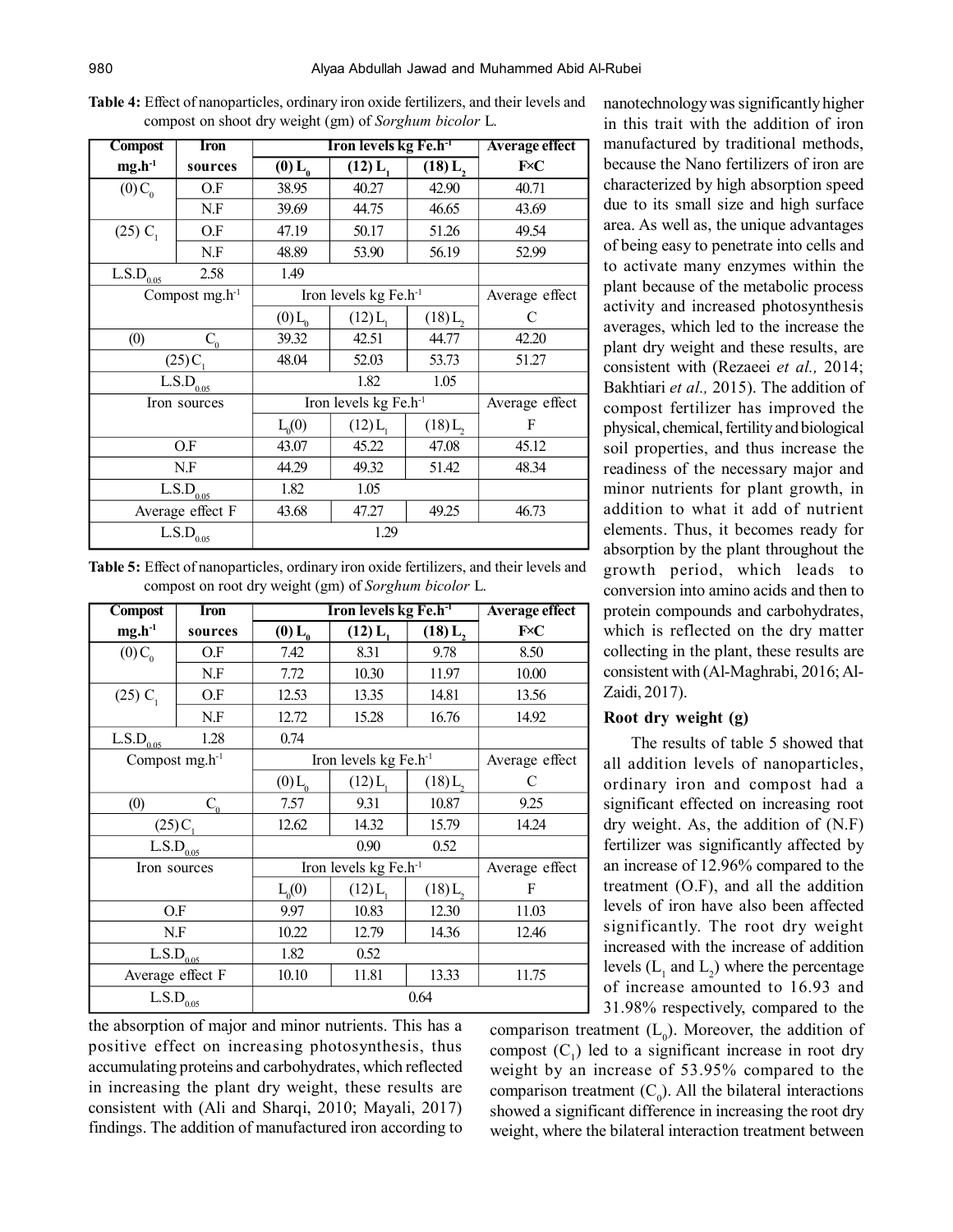iron sources and compost was superior by achieving the highest average for treatment  $(F.C<sub>1</sub>, N)$  that reached 14.92 g, with an increase of 75.53% compared with the lowest value of  $(O.F.C<sub>0</sub>)$  that reached 8.50 g. While the effect of interaction between the iron levels and compost achieved the highest average for the interaction treatment  $(L_2C_1)$  of 15.79 g, with an increase of 108.59% compared to the lowest average of  $(L_0 C_0)$  by 7.57 g. The effect of bilateral interaction between iron levels and its sources was significant by giving the highest average of root dry weight for the treatment  $(N.E.L<sub>2</sub>)$  of 14.36 g, with an increase of 44.03% compared with the lowest value of  $(O.E.L<sub>0</sub>)$  by 9.97 g. The effect of triple interaction between iron sources, levels and compost was significant in increasing the root dry weight, as the treatment  $(N.F.L<sub>2</sub>.C<sub>1</sub>)$  achieved the highest average of 16.76 g, with an increase of 125.88% compared with the treatment of (O.F.  $L_0.C_0$ ), which gave the lowest average of root dry weight by 7.42g.

The addition of Nano iron has led to increase the root weight because of its effective role in regulating hormones and enzymes and increasing the reactions speed that leading to increase the production of root growth substances, which was reflected in the increase the root dry weight and these results are consistent with (Gui *et al.*, 2015; Karunakaran *et al.,* 2017). As well as, the addition of compost has improved water and tropical characteristics as a result of improved soil construction and reduced soil Bulk density. It helped to increase the spread of roots and their penetration and extension in the soil, which led to increasing the movement of nutrients from the soil to the root, increasing the root and thus increasing the root dry weight. The results are consistent with (Abbas and Aati, 2007).

#### **References**

- ALMustafa,W.A.A.E.Abdallah and A.M. Falatah (2001). Assessment of five extractants for their ability to predict iron uptake and response of sorghum grown in calcareous soil. *Commun. soil Sci. Plant Anal.*, **32:** 907-919.
- Al-Tamimi, M.S., H.Z. Fahdawi and S.S. Mahmoud (2014). Effect of Leaf Nutrition with Iron and Zinc on Some Vegetative Characteristics and Biological Harvest of Wheat Plant, Parents 99. *Euphrates Journal for Agricultural Sciences*, **6 (4):** 233-240.
- Al-Tamimi, M.S. and A.S. Al-Wataifi (2015). Effect of Iron and Zinc Spraying on Some Vegetative Attributes and Buckwheat Grain. *Babylon Journal / Pure and Applied Sciences*, **3(1):** 392-399.
- Al-Khazraji, O.A.R.O. (2011). Effect of Potassium Fertilizer Levels Added to Soil and Iron Spray in Yellow Corn Growth, Master Thesis, Al-Anbar University.
- Ali, N.S. (2012). The guide in plant nutrition. Written by Allen in Parker and David J. Willem, Ministry of Higher Education and Scientific Research. faculty of Agriculture. University of Baghdad.
- Ali, F.M. and H.S.E. (2010). Effect of foliar fertilization with zinc and iron on growth and yield of *Sorghum bicolor*s L. and zinc and iron content of leaves and seeds. *Anbar Journal of Agricultural Sciences*, **8(4):** 139-151.
- Abbas, M.K. and A.S.A. (2007). Growth and development of the root total of maize plant in different soil poles treated with crushed cornmeal. *Anbar Journal for Agricultural Sciences*, **5(2):** 12-19.
- Central Statistical Organization and Information Technology, 2012.
- Bakhtiari, M., M.O. Payam and S. Behzad (2015). The Effect of Iron Nanoparticles Spraying Time and Concentration on wheat. *Biological Forum -An International Journal,* **7(1):** 679-683.
- Baldock, J.A. and P.N. Nelson (2000). Soil Organic Matter. In M.E Sumner. HandBook of Soil Science.CRC Press pp 18- 38.
- Choudhary, V.K. and P.S. Kumar (2013). Maize production, economics and soil productivity under different organic source of nutrients in eastern Himalayan region, India. *Int. J. of Plant Prod.*,**7(2):**167-186.
- Elizabath, A.B, V.P. Misra, M. Vipin and T. Thomas (2017). Effect of different concentrations of iron oxide and zinc oxide nanoparticles on growth and yield of carrot (*Daucuscarota* L.). *Journal of Pharmacognosy and Phytochemistry*, **6(4):** 1266-1269.
- Hao, C. (2018). Metal based nanoparticles in agricultural system: behavior, transport, and interaction with plants. *Chemical Speciation & Bioavailability*, **30(1):** 123-134.
- Haynes, R.J. (1980). A Comparison two modified kjeidhal digestion techniques for multi element plant analysis with conventional wet and dry ashing methods. *Commune in soil Sci. plant analysis*, **11:** 459-467.
- Karunakaran, G., M. Jagathambal, N. Van Minh, E. Kolesnikov, A. Gusev, O.V. Zakharova, E.V. Scripnikova, E.D. Vishnyakova and D. Kuznetsov (2017). Green Synthesized Iron Oxide Nanoparticles: A Nano-Nutrient for the Growth and Enhancement of Flax (*Linumusitatissimum* L.). *Plant, International Scholarly and Scientific Research and Innovation*, **11(4):** 289-293.
- Kelabi, J.E.M. (2018). The role of mycorrhizates and various phosphate sources and compost in the readiness of phosphorus and copper in soil and the growth and yield of maize, PhD thesis, University of Baghdad, College of Agriculture.
- Liang, G.H, C.C. Chu, N.S. Reddy, S.S. Lin and A.D. Dayton (1973). Leat blade areas of grain sorghum varities and hybrids. *Agron. J*., **65:** 456-459.
- Mozafari, M., C. Johnson, S. Hatziantoniou and D. Demetzos